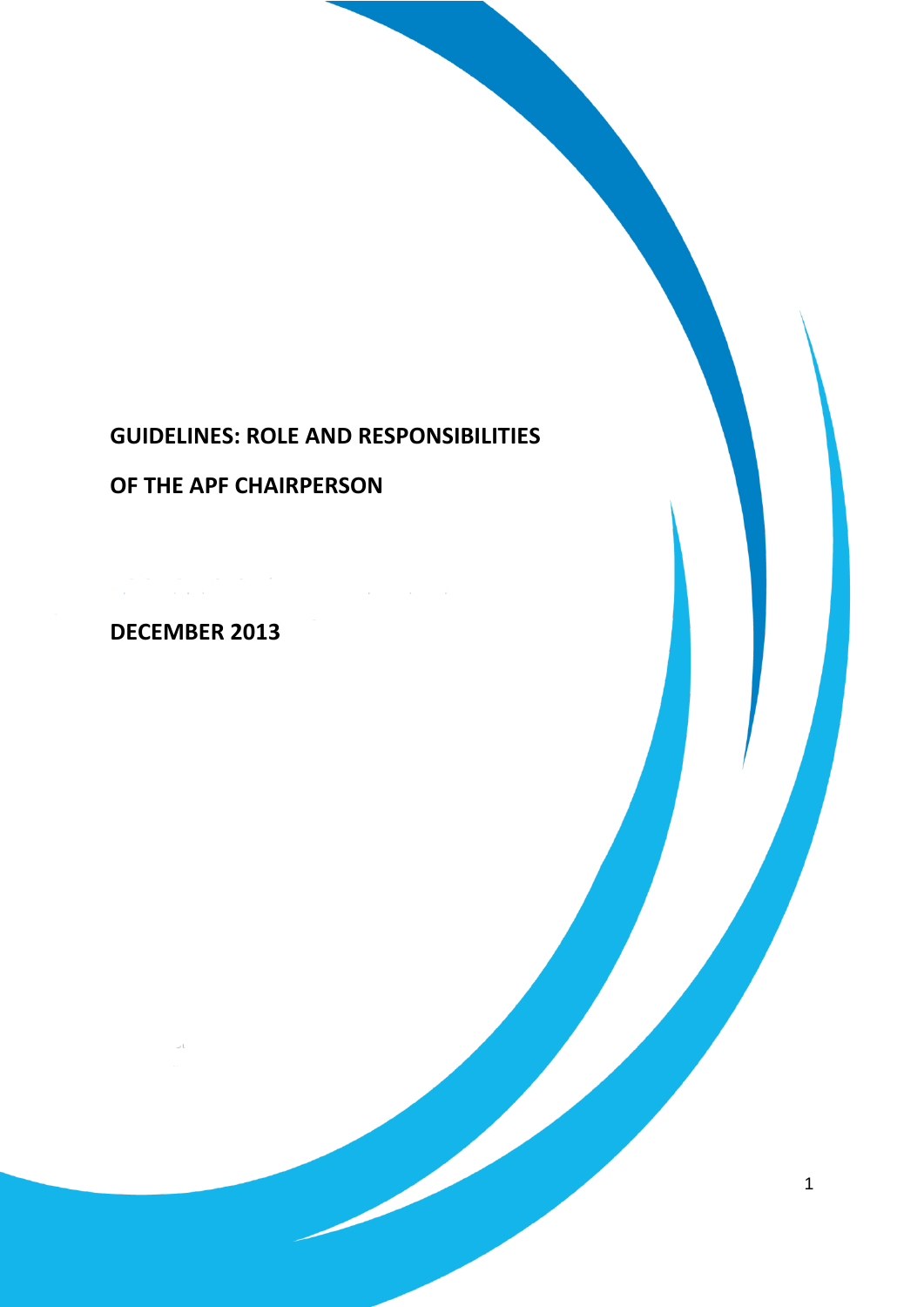# **CONTENTS**

| 1              |                                                                              |   |
|----------------|------------------------------------------------------------------------------|---|
| 1.1            |                                                                              |   |
| 1.2            |                                                                              |   |
| 1.3            |                                                                              |   |
| $\overline{2}$ |                                                                              |   |
| 2.1            |                                                                              |   |
| 2.2            |                                                                              |   |
| 2.3            |                                                                              |   |
| 2.4            |                                                                              |   |
| $2.5\,$        |                                                                              |   |
| 2.6            | Representation at International, Regional and National Human Rights Events 6 |   |
| 2.7            |                                                                              |   |
| 2.8            |                                                                              |   |
| 2.9            |                                                                              |   |
| 3              |                                                                              | 8 |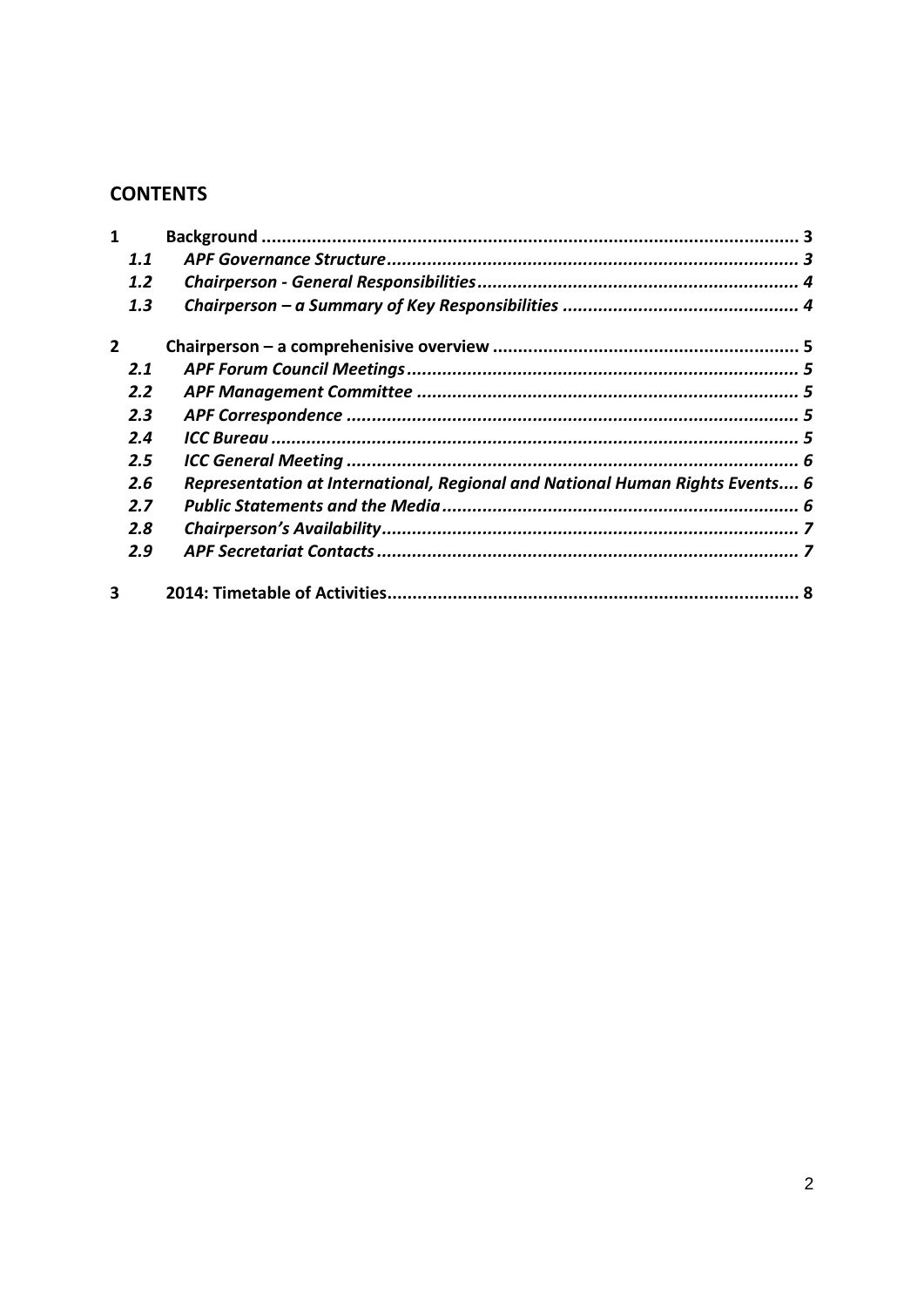#### <span id="page-2-0"></span>**1 BACKGROUND**

#### <span id="page-2-1"></span>**1.1 APF Governance Structure**

The **Forum Council** is the decision-making body of the Asia Pacific Forum of National Human Rights Institutions (APF). Established by the APF Constitution, the Forum Council is comprised of one voting councillor nominated by each full member (A-status) member. It sets the APF's policies and priorities, decides membership applications and exercises all the powers set out in the constitution.

Every two years the Forum Council elects a **Chairperson** and **two Deputy Chairpersons** of the APF from within its membership.

In accordance with APF practice the position of Chairperson is accorded to the A-status national human rights institution that hosted the most recent APF biennial conference. The two positions of Deputy Chairs are accorded to those NHRIs that have hosted the most recent past biennial conference and that will host the future biennial conference. The Chairperson and Deputy Chairpersons must come from A-status institutions. If the status of the institution of the Chairperson or Deputy Chairperson is downgraded whilst in office, they correspondingly cease to hold APF office.

At the time of writing (December 2013), the Qatar National Human Rights Committee is the Chairperson as it hosted the APF biennial conference in 2013; the Thailand National Human Rights Commission is the  $2^{nd}$  Deputy Chair as it hosted the Conference in 2011 and the Mongolian Human Rights Commission, as the future host of the APF Conference in 2015 is the 1<sup>st</sup> Deputy Chair.

The Forum Council meets each year as part of the APF Annual Meeting and on other occasions as required. Meetings are run according to the APF Rules of Procedures for Forum Councillors' Meetings.

Forum Councillors can establish 'committees of councillors' to administer different aspects of the APF's operations. For example a **Management Committee** has been established to oversee the operations of the APF secretariat, details of which are provided in section 2.2 below.

The **APF Secretariat** is responsible for implementing the decisions of the Forum Council. The Director of the Secretariat reports to the Chairperson of the Forum Council on a regular basis.

In summary, the Forum Council is the ultimate decision-making body of the APF. The Chair and Deputy Chairs hold important representational roles and the APF secretariat implements the decisions of the Forum Council.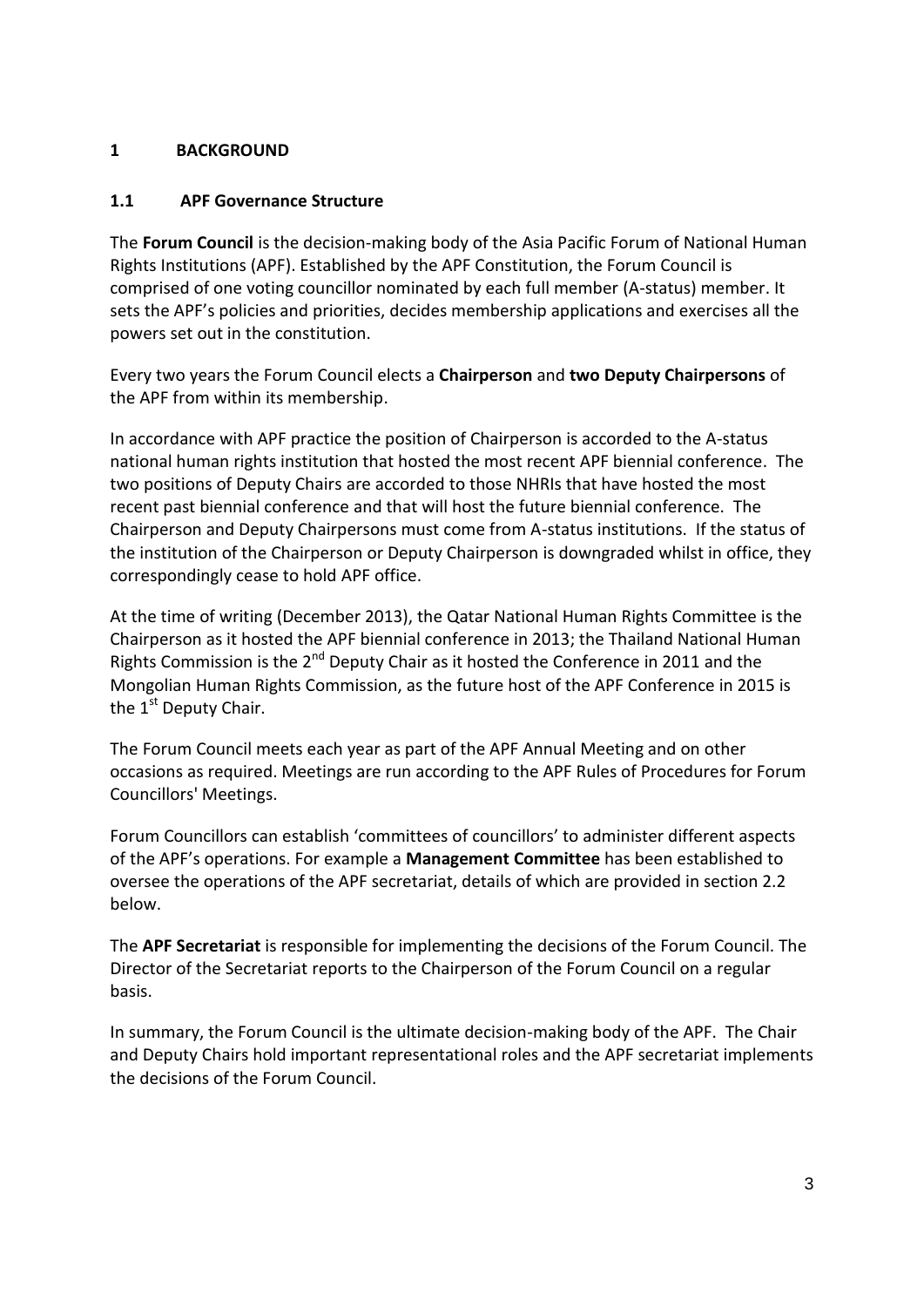# <span id="page-3-0"></span>**1.2 Chairperson - General Responsibilities**

The APF Chairperson has general obligations as a member of the Forum Council. These are set out in the APF statute, the APF members' guide, and in the law pursuant to which the APF is incorporated.

In assuming a leadership and representational role, the APF Chairperson is expected to promote compliance with these responsibilities and to lead by example.

These responsibilities include to:

- act in good faith in the best interests and reputation of the APF;
- exercise all powers for a proper purpose and in the best interests and reputation of the APF;
- exercise skill, care and diligence in their duties as Forum Councillors;
- give adequate consideration, and maintain an appropriate level of confidentiality and discretion, with regard to information provided to them as Forum Councillors;
- avoid a conflict of interest, or to disclose a conflict of interest, when one arises; and
- avoid the improper use of their position, or information that is obtained by virtue of being, a Forum Councillor.

Further information is provided in the APF Members Guide available at: [http://www.asiapacificforum.net/about/governance/downloads/APF\\_Members\\_Guide.pdf](http://www.asiapacificforum.net/about/governance/downloads/APF_Members_Guide.pdf)

## <span id="page-3-1"></span>**1.3 Chairperson – a Summary of Key Responsibilities**

In summary the APF Chairperson's role is as follows:

- to host an APF Biennial Conference;
- to chair meetings of the Forum Council;
- to authorise, on behalf of Forum Councillors, the annual financial report of the APF;
- to participate in the APF Management Committee;
- to represent the APF, and to report and monitor issues on its behalf, at the ICC Bureau as the APF's regional chairperson;
- to represent the APF, and to report and monitor issues on its behalf, at the ICC General Meeting;
- to represent the APF at international, regional and national human rights events (depending on availability).
- to seek advice from the APF secretariat, when required, on the undertaking of these responsibilities.

A fuller description of these activities is provided below.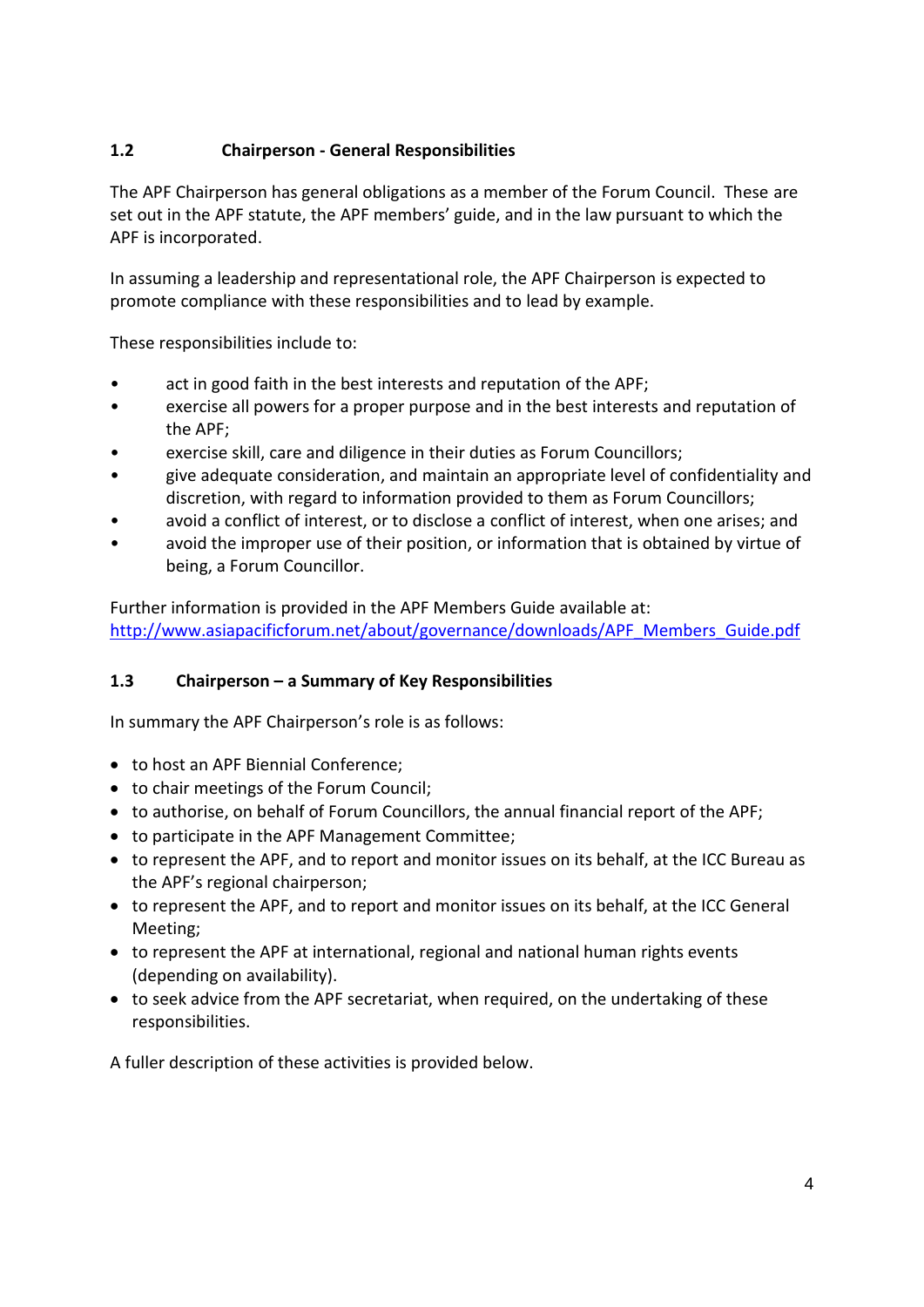## <span id="page-4-0"></span>**2 CHAIRPERSON – A COMPREHENISIVE OVERVIEW**

### <span id="page-4-1"></span>**2.1 APF Forum Council Meetings**

The APF Director, in consultation with the Chairperson and Forum Councillors, is responsible for the organisation and coordination of Forum Council meetings, and for the preparation of all relevant papers and reports.

The APF Chairperson formally chairs APF Forum Council Meetings, including the APF Annual General Meeting (usually held in the timeframe of September-November each year), the biannual Meeting that is usually held in conjunction with the ICC General Meeting in Geneva; and such other Forum Councillor meetings as required. This role is undertaken in a cooperative and consultative manner.

An important governance responsibility of the APF Chairperson is to sign the approval of the APF's Annual Financial Report. This report is considered by all Forum Councillors at each Annual General Meeting.

There are Rules of Procedure governing the conduct of Annual General Meetings and other meetings. Further information is provided in the APF Members Guide at: http://www.asiapacificforum.net/about/governance/downloads/APF\_Members\_Guide.pdf

#### <span id="page-4-2"></span>**2.2 APF Management Committee**

The APF Chairperson is a member of the APF Management Committee, together with the two Deputy Chairs and the host institution of the APF secretariat (Australia).

The role of the Management Committee is to oversee the APF secretariat including the performance management of the secretariat's Director and to approve secretariat employment conditions and contracts.

The business of the Management Committee is conducted electronically, usually via email, and in-person meetings are rarely required.

## <span id="page-4-3"></span>**2.3 APF Correspondence**

The APF Director is responsible for the drafting of correspondence and reports. Depending on the issue, signature by the Chairperson may be required. Examples of such issues include formal statements by the APF to the United Nations human rights mechanisms and correspondence to governments on behalf of a member NHRI.

## <span id="page-4-4"></span>**2.4 ICC Bureau**

The APF Chairperson assumes one of the four APF regional positions on the ICC Bureau. The Chairperson has a number of roles at the Bureau: to represent the APF in consultation with other APF Bureau members and the broader APF membership, to promote the consideration of issues and concerns raised by APF members, to report on APF activities, and to report on Bureau outcomes to members at APF meetings. As the regional chairperson, it is important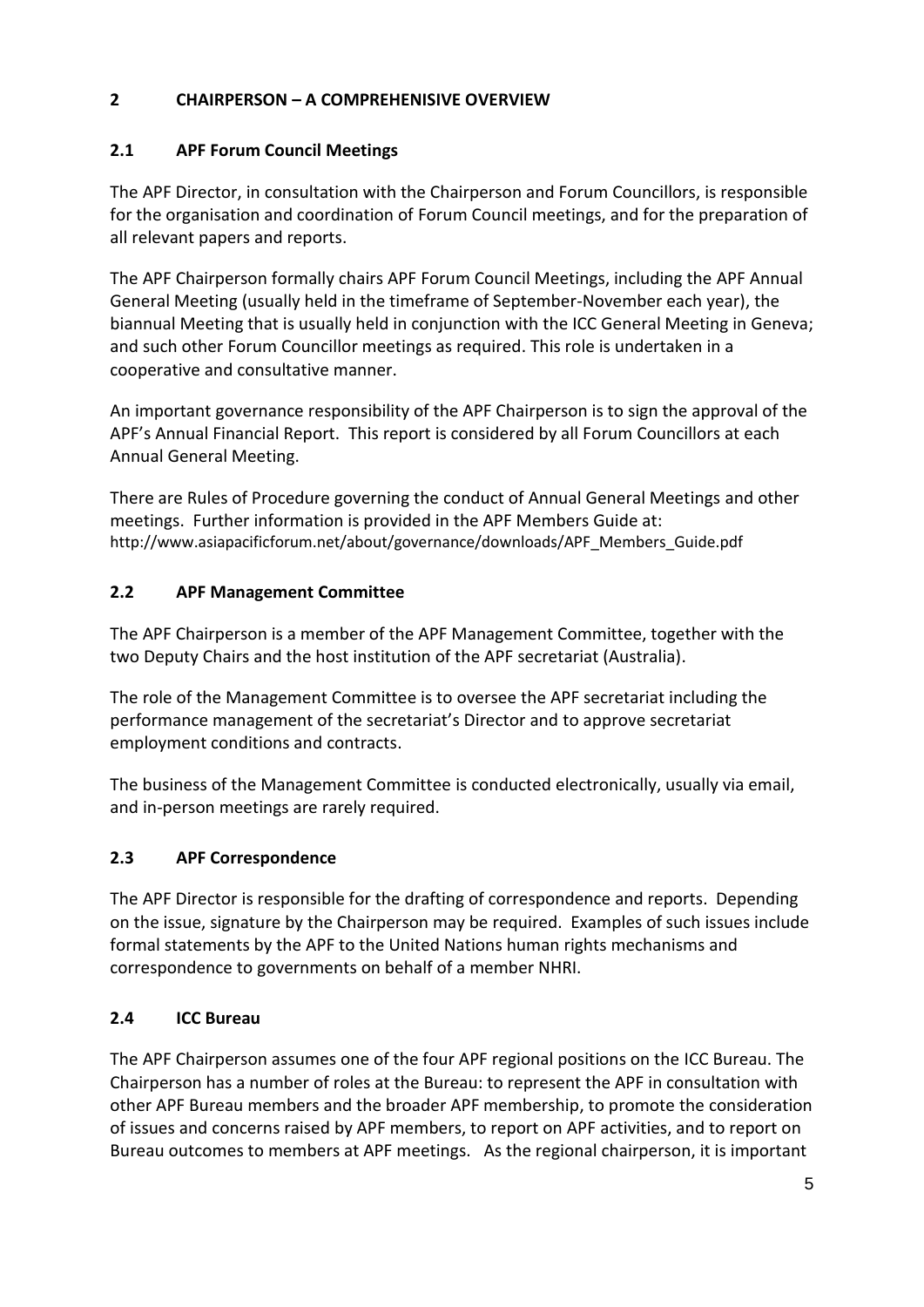that the APF Chairperson attends these meetings and must advise the APF secretariat if s/he is unable to attend these meetings so that Forum Councillors are informed and suitable alternative arrangements are discussed.

Reports and papers for these meetings are prepared by the APF secretariat in consultation with the Chairperson and the Forum Councillors.

# <span id="page-5-0"></span>**2.5 ICC General Meeting**

The APF Chairperson has a number of roles at the ICC General Meetings. These include presenting the APF regional report and to promote consideration of issues and concerns raised by APF members. As the regional chairperson, it is important that the APF Chairperson attends these meetings.

Reports and papers for these meetings are prepared by the APF secretariat in consultation with the Chairperson and the Forum Councillors.

# <span id="page-5-1"></span>**2.6 Representation at International, Regional and National Human Rights Events**

The APF Chairperson is generally given the first option to represent the APF before the various United Nations bodies, or at regional and national human rights conferences and meetings, or other functions. Given the Chairperson's responsibilities outlined above, these roles are often undertaken and shared with the APF Deputy Chairpersons or other Forum Councillors.

In undertaking these responsibilities the APF Chairperson will consult with the Deputy Chairs, Forum Councillors and the APF secretariat director to ensure proper transparency, consultation and cooperation for the benefit of the APF's good reputation and standing in the international human rights community.

## <span id="page-5-2"></span>**2.7 Public Statements and the Media**

The development of public statements and media engagement on behalf of the APF is coordinated by the secretariat in consultation with the Forum Councillors. Consultation ensures members have the opportunity to participate, and promotes transparency and cooperation in decision making. This process serves to maintain and protect the APF's reputation and standing in the international human rights community.

While any member can raise a matter for consideration by the Forum Council, in general it is the secretariat Director who notifies members when an issue or opportunity arises, and will seek members' views on whether to issue public statements. Any subsequent public statements are then prepared by the secretariat for final consideration and approval by the Forum Council.

In general, the Chairperson will be contacted by the secretariat and provided with the first option to make APF public statements although this will be dependent on the issue. In some cases, another member may have been responsible for pursuing a matter on behalf of the APF (for example, the Philippines and Korean members are the APF representatives on the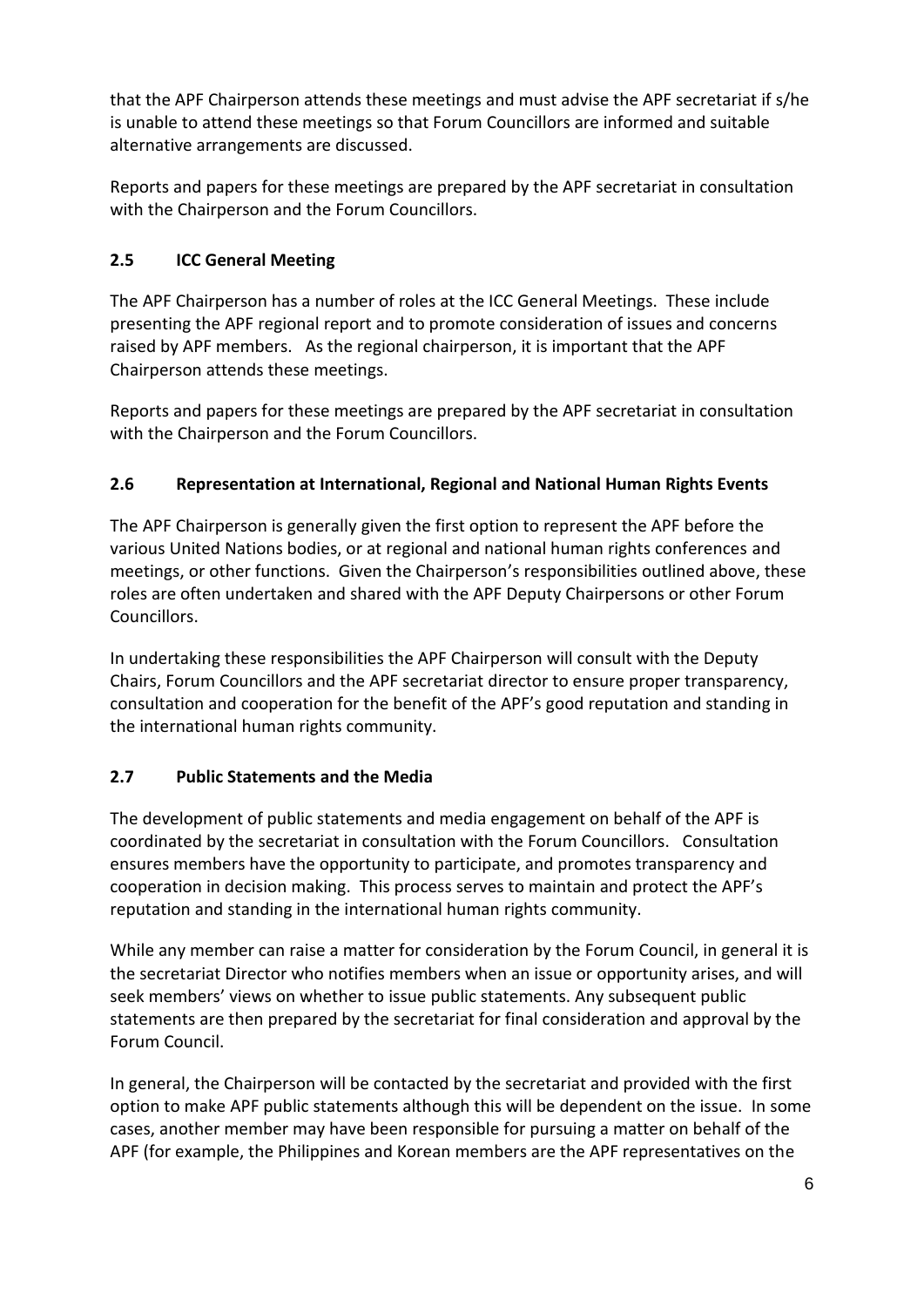ICC's Business and Human Rights Working Group). It may also be the case that an issue is particularly relevant for one sub-region, and thus a member from that sub-region may or may not be the preferred spokesperson.

In undertaking these representational responsibilities, the APF Chairperson will consult with the Deputy Chairs, Forum Councillors and the APF secretariat.

# <span id="page-6-0"></span>**2.8 Chairperson's Availability**

Where the Chairperson is unable to attend these meetings or undertake these roles, the Chairperson will contact the APF secretariat. The secretariat will then consult with the APF Deputy Chairpersons and Forum Councillors to organise alternate representation. Given the domestic responsibilities of the Deputy Chairpersons and Forum Councillors, at least two weeks advance notice should be given in order to allow for appropriate arrangements to be made.

# <span id="page-6-1"></span>**2.9 APF Secretariat Contacts**

The two primary contacts at the secretariat in relation to policy, management and operations are:

- 1. Mr Kieren Fitzpatrick, Director:(E) [kierenfitzpatrick@asiapacificforum.net;](mailto:kierenfitzpatrick@asiapacificforum.net) (T) +61 02 9284 9674.
- 2. Ms Pip Dargan, Deputy Director:(E) pipdargan@asiapacificforum.net; (T) +61 02 9284 9644.